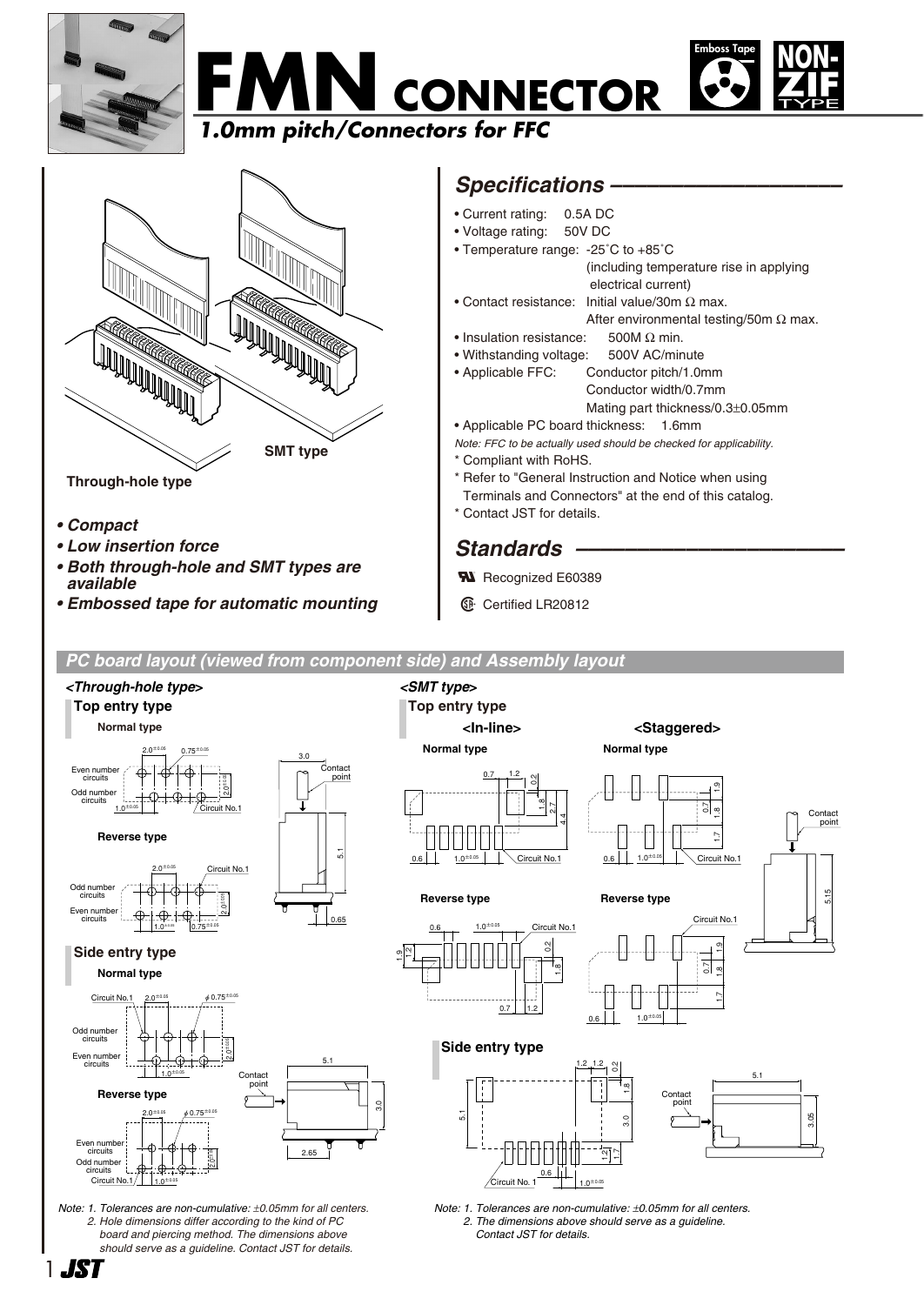# **FMN CONNECTOR**



*Note: N --- Number of circuits*

|                                                                                                           | $3.7$ min                                   |                              |                            | <note> Normal type: The solder tail for<br/>cricuit No.1 contact is positioned<br/>in front.<br/>Reverse type: The solder tail for<br/>cricuit No.1 contact is positioned<br/>behind.<br/>0.4<br/>1.0</note> |                                                                                                                                                          |                                |                 | в<br>6.5<br>C<br>5.1<br><b>THHHHH</b><br>3.0<br>3.0<br>D)<br>₩<br>U<br>U<br>Ū<br>Circuit No.1<br><note><br/>2.65<br/>2.0</note> |               |                        |                |                |  |
|-----------------------------------------------------------------------------------------------------------|---------------------------------------------|------------------------------|----------------------------|--------------------------------------------------------------------------------------------------------------------------------------------------------------------------------------------------------------|----------------------------------------------------------------------------------------------------------------------------------------------------------|--------------------------------|-----------------|---------------------------------------------------------------------------------------------------------------------------------|---------------|------------------------|----------------|----------------|--|
|                                                                                                           | Note: N --- Number of circuits<br>Model No. |                              |                            |                                                                                                                                                                                                              |                                                                                                                                                          |                                |                 |                                                                                                                                 |               |                        |                |                |  |
|                                                                                                           | Top entry type                              |                              |                            |                                                                                                                                                                                                              | Side entry type with stop                                                                                                                                |                                | Dimensions (mm) |                                                                                                                                 | $Q'$ ty / box |                        |                |                |  |
| Circuits                                                                                                  | Normal type                                 | Reverse type                 | Normal type                | Side entry type<br>Reverse type                                                                                                                                                                              | Normal type                                                                                                                                              | Reverse type                   | A               | B                                                                                                                               | C             | Top entry   Side entry |                | Side entry     |  |
|                                                                                                           |                                             |                              |                            |                                                                                                                                                                                                              |                                                                                                                                                          |                                |                 |                                                                                                                                 |               | type                   | type           | type with stop |  |
| 4                                                                                                         | 04FMN-BTK-A                                 | 04FMN-BTRK-A                 | 04FMN-STK-A                | 04FMN-STRK-A                                                                                                                                                                                                 | 04FMN-SSTK-A                                                                                                                                             | 04FMN-SSTRK-A                  | 3.0             | 6.0                                                                                                                             | 5.0           | 3,600                  | 2,160          | 2,520          |  |
| 5                                                                                                         | 05FMN-BTK-A                                 | 05FMN-BTRK-A                 | 05FMN-STK-A                | 05FMN-STRK-A                                                                                                                                                                                                 | 05FMN-SSTK-A                                                                                                                                             | 05FMN-SSTRK-A                  | 4.0<br>5.0      | 7.0<br>8.0                                                                                                                      | 6.0<br>7.0    | 3,100                  | 1,860          | 2,170          |  |
| 6<br>$\overline{7}$                                                                                       | 06FMN-BTK-A<br>07FMN-BTK-A                  | 06FMN-BTRK-A                 | 06FMN-STK-A                | 06FMN-STRK-A                                                                                                                                                                                                 | 06FMN-SSTK-A<br>07FMN-SSTK-A                                                                                                                             | 06FMN-SSTRK-A                  | 6.0             | 9.0                                                                                                                             | 8.0           | 2,700<br>2,400         | 1,620<br>1,440 | 1,890<br>1,680 |  |
| 8                                                                                                         | 08FMN-BTK-A                                 | 07FMN-BTRK-A                 | 07FMN-STK-A                | 07FMN-STRK-A                                                                                                                                                                                                 | 08FMN-SSTK-A                                                                                                                                             | 07FMN-SSTRK-A                  | 7.0             | 10.0                                                                                                                            | 9.0           | 2,100                  | 1,260          | 1,470          |  |
| 9                                                                                                         | 09FMN-BTK-A                                 | 08FMN-BTRK-A<br>09FMN-BTRK-A | 08FMN-STK-A<br>09FMN-STK-A | 08FMN-STRK-A<br>09FMN-STRK-A                                                                                                                                                                                 | 09FMN-SSTK-A                                                                                                                                             | 08FMN-SSTRK-A<br>09FMN-SSTRK-A | 8.0             | 11.0                                                                                                                            | 10.0          | 1,900                  | 1,140          | 1,330          |  |
| 10                                                                                                        | 10FMN-BTK-A                                 | 10FMN-BTRK-A                 | 10FMN-STK-A                | 10FMN-STRK-A                                                                                                                                                                                                 | 10FMN-SSTK-A                                                                                                                                             | 10FMN-SSTRK-A                  | 9.0             | 12.0                                                                                                                            | 11.0          | 1,800                  | 1,080          | 1,260          |  |
| 11                                                                                                        | 11FMN-BTK-A                                 | 11FMN-BTRK-A                 | 11FMN-STK-A                | <b>11FMN-STRK-A</b>                                                                                                                                                                                          | <b>11FMN-SSTK-A</b>                                                                                                                                      | <b>11FMN-SSTRK-A</b>           | 10.0            | 13.0                                                                                                                            | 12.0          | 1,600                  | 960            | 1,120          |  |
| 12                                                                                                        | 12FMN-BTK-A                                 | 12FMN-BTRK-A                 | 12FMN-STK-A                | <b>12FMN-STRK-A</b>                                                                                                                                                                                          | <b>12FMN-SSTK-A</b>                                                                                                                                      | 12FMN-SSTRK-A                  | 11.0            | 14.0                                                                                                                            | 13.0          | 1,500                  | 900            | 1,050          |  |
| 13                                                                                                        | 13FMN-BTK-A                                 | 13FMN-BTRK-A                 | 13FMN-STK-A                | 13FMN-STRK-A                                                                                                                                                                                                 | <b>13FMN-SSTK-A</b>                                                                                                                                      | 13FMN-SSTRK-A                  | 12.0            | 15.0                                                                                                                            | 14.0          | 1,400                  | 840            | 980            |  |
| 14                                                                                                        | 14FMN-BTK-A                                 | 14FMN-BTRK-A                 | 14FMN-STK-A                | 14FMN-STRK-A                                                                                                                                                                                                 | <b>14FMN-SSTK-A</b>                                                                                                                                      | 14FMN-SSTRK-A                  | 13.0            | 16.0                                                                                                                            | 15.0          | 1,300                  | 780            | 910            |  |
| 15                                                                                                        | 15FMN-BTK-A                                 | 15FMN-BTRK-A                 | 15FMN-STK-A                | <b>15FMN-STRK-A</b>                                                                                                                                                                                          | <b>15FMN-SSTK-A</b>                                                                                                                                      | 15FMN-SSTRK-A                  | 14.0            | 17.0                                                                                                                            | 16.0          | 1,200                  | 720            | 840            |  |
| 16                                                                                                        | 16FMN-BTK-A                                 | 16FMN-BTRK-A                 | 16FMN-STK-A                | 16FMN-STRK-A                                                                                                                                                                                                 | 16FMN-SSTK-A                                                                                                                                             | 16FMN-SSTRK-A                  | 15.0            | 18.0                                                                                                                            | 17.0          | 1,200                  | 720            | 840            |  |
| 17                                                                                                        | 17FMN-BTK-A                                 | 17FMN-BTRK-A                 | 17FMN-STK-A                | 17FMN-STRK-A                                                                                                                                                                                                 | <b>17FMN-SSTK-A</b>                                                                                                                                      | 17FMN-SSTRK-A                  | 16.0            | 19.0                                                                                                                            | 18.0          | 1,100                  | 660            | 770            |  |
| 18                                                                                                        | 18FMN-BTK-A                                 | 18FMN-BTRK-A                 | 18FMN-STK-A                | <b>18FMN-STRK-A</b>                                                                                                                                                                                          | <b>18FMN-SSTK-A</b>                                                                                                                                      | <b>18FMN-SSTRK-A</b>           | 17.0            | 20.0                                                                                                                            | 19.0          | 1,000                  | 600            | 700            |  |
| 19                                                                                                        | 19FMN-BTK-A                                 | 19FMN-BTRK-A                 | 19FMN-STK-A                | 19FMN-STRK-A                                                                                                                                                                                                 | <b>19FMN-SSTK-A</b>                                                                                                                                      | 19FMN-SSTRK-A                  | 18.0            | 21.0                                                                                                                            | 20.0          | 1,000                  | 600            | 700            |  |
| 20                                                                                                        | 20FMN-BTK-A                                 | 20FMN-BTRK-A                 | 20FMN-STK-A                | 20FMN-STRK-A                                                                                                                                                                                                 | 20FMN-SSTK-A                                                                                                                                             | 20FMN-SSTRK-A                  | 19.0            | 22.0                                                                                                                            | 21.0          | 900                    | 540            | 630            |  |
| 21                                                                                                        | 21FMN-BTK-A                                 | 21FMN-BTRK-A                 | 21FMN-STK-A                | 21FMN-STRK-A                                                                                                                                                                                                 | 21FMN-SSTK-A                                                                                                                                             | 21FMN-SSTRK-A                  | 20.0            | 23.0                                                                                                                            | 22.0          | 900                    | 540            | 630            |  |
| 22                                                                                                        | 22FMN-BTK-A                                 | 22FMN-BTRK-A                 | 22FMN-STK-A                | 22FMN-STRK-A                                                                                                                                                                                                 | 22FMN-SSTK-A                                                                                                                                             | 22FMN-SSTRK-A                  | 21.0            | 24.0                                                                                                                            | 23.0          | 900                    | 540            | 630            |  |
| 23                                                                                                        | 23FMN-BTK-A                                 | 23FMN-BTRK-A                 | 23FMN-STK-A                | 23FMN-STRK-A                                                                                                                                                                                                 | 23FMN-SSTK-A                                                                                                                                             | 23FMN-SSTRK-A                  | 22.0            | 25.0                                                                                                                            | 24.0          | 800                    | 480            | 560            |  |
| 24                                                                                                        | 24FMN-BTK-A                                 | 24FMN-BTRK-A                 | 24FMN-STK-A                | 24FMN-STRK-A                                                                                                                                                                                                 | 24FMN-SSTK-A                                                                                                                                             | 24FMN-SSTRK-A                  | 23.0            | 26.0                                                                                                                            | 25.0          | 800                    | 480            | 560            |  |
| 25                                                                                                        | 25FMN-BTK-A                                 | 25FMN-BTRK-A                 | 25FMN-STK-A                | 25FMN-STRK-A                                                                                                                                                                                                 | 25FMN-SSTK-A                                                                                                                                             | 25FMN-SSTRK-A                  | 24.0            | 27.0                                                                                                                            | 26.0          | 800                    | 480            | 560            |  |
| 26                                                                                                        | 26FMN-BTK-A                                 | 26FMN-BTRK-A                 | 26FMN-STK-A                | 26FMN-STRK-A                                                                                                                                                                                                 | 26FMN-SSTK-A                                                                                                                                             | 26FMN-SSTRK-A                  | 25.0            | 28.0                                                                                                                            | 27.0          | 700                    | 420            | 490            |  |
| 27                                                                                                        | 27FMN-BTK-A                                 | 27FMN-BTRK-A                 | 27FMN-STK-A                | 27FMN-STRK-A                                                                                                                                                                                                 | 27FMN-SSTK-A                                                                                                                                             | 27FMN-SSTRK-A                  | 26.0            | 29.0                                                                                                                            | 28.0          | 700                    | 420            | 490            |  |
| 28                                                                                                        | 28FMN-BTK-A                                 | 28FMN-BTRK-A                 | 28FMN-STK-A                | 28FMN-STRK-A                                                                                                                                                                                                 | 28FMN-SSTK-A                                                                                                                                             | 28FMN-SSTRK-A                  | 27.0            | 30.0                                                                                                                            | 29.0          | 700                    | 420            | 490            |  |
| 29                                                                                                        | 29FMN-BTK-A                                 | 29FMN-BTRK-A                 | 29FMN-STK-A                | 29FMN-STRK-A                                                                                                                                                                                                 | 29FMN-SSTK-A                                                                                                                                             | 29FMN-SSTRK-A                  | 28.0            | 31.0                                                                                                                            | 30.0          | 700                    | 420            | 490            |  |
| 30                                                                                                        | 30FMN-BTK-A                                 | 30FMN-BTRK-A                 | 30FMN-STK-A                | 30FMN-STRK-A                                                                                                                                                                                                 | 30FMN-SSTK-A                                                                                                                                             | 30FMN-SSTRK-A                  | 29.0            | 32.0                                                                                                                            | 31.0          | 600                    | 360            | 420            |  |
| 31                                                                                                        | 31FMN-BTK-A                                 | 31FMN-BTRK-A                 | 31FMN-STK-A                | 31FMN-STRK-A                                                                                                                                                                                                 | 31FMN-SSTK-A                                                                                                                                             | 31FMN-SSTRK-A                  | 30.0            | 33.0                                                                                                                            | 32.0          | 600                    | 360            | 420            |  |
| 32                                                                                                        | 32FMN-BTK-A                                 | 32FMN-BTRK-A                 | 32FMN-STK-A                | 32FMN-STRK-A                                                                                                                                                                                                 | 32FMN-SSTK-A                                                                                                                                             | 32FMN-SSTRK-A                  | 31.0            | 34.0                                                                                                                            | 33.0          | 600                    | 360            | 420            |  |
| 33                                                                                                        | 33FMN-BTK-A                                 | 33FMN-BTRK-A                 | 33FMN-STK-A                | 33FMN-STRK-A                                                                                                                                                                                                 | 33FMN-SSTK-A                                                                                                                                             | 33FMN-SSTRK-A                  | 32.0            | 35.0                                                                                                                            | 34.0          | 600                    | 360            | 420            |  |
| 34                                                                                                        | 34FMN-BTK-A                                 | 34FMN-BTRK-A                 | 34FMN-STK-A                | 34FMN-STRK-A                                                                                                                                                                                                 | 34FMN-SSTK-A                                                                                                                                             | 34FMN-SSTRK-A                  | 33.0            | 36.0                                                                                                                            | 35.0          | 600                    | 360            | 420            |  |
| 35                                                                                                        | 35FMN-BTK-A                                 | 35FMN-BTRK-A                 | 35FMN-STK-A                | 35FMN-STRK-A                                                                                                                                                                                                 | 35FMN-SSTK-A                                                                                                                                             | 35FMN-SSTRK-A                  | 34.0            | 37.0                                                                                                                            | 36.0          | 500                    | 300            | 350            |  |
| 36                                                                                                        | 36FMN-BTK-A                                 | 36FMN-BTRK-A                 | 36FMN-STK-A                | 36FMN-STRK-A                                                                                                                                                                                                 | 36FMN-SSTK-A                                                                                                                                             | 36FMN-SSTRK-A                  | 35.0            | 38.0                                                                                                                            | 37.0          | 500                    | 300            | 350            |  |
| 37                                                                                                        | 37FMN-BTK-A                                 | 37FMN-BTRK-A                 | 37FMN-STK-A                | 37FMN-STRK-A                                                                                                                                                                                                 | 37FMN-SSTK-A                                                                                                                                             | 37FMN-SSTRK-A                  | 36.0            | 39.0                                                                                                                            | 38.0          | 500                    | 300            | 350            |  |
| 38                                                                                                        | 38FMN-BTK-A                                 | 38FMN-BTRK-A                 | 38FMN-STK-A                | 38FMN-STRK-A                                                                                                                                                                                                 | 38FMN-SSTK-A                                                                                                                                             | 38FMN-SSTRK-A                  | 37.0            | 40.0                                                                                                                            | 39.0          | 500                    | 300            | 350            |  |
| 39                                                                                                        | 39FMN-BTK-A                                 | 39FMN-BTRK-A                 | 39FMN-STK-A                | 39FMN-STRK-A                                                                                                                                                                                                 | 39FMN-SSTK-A                                                                                                                                             | <b>39FMN-SSTRK-A</b>           | 38.0            | 41.0                                                                                                                            | 40.0          | 500                    | 300            | 350            |  |
| 40                                                                                                        | 40FMN-BTK-A                                 | 40FMN-BTRK-A                 | 40FMN-STK-A                | 40FMN-STRK-A                                                                                                                                                                                                 | 40FMN-SSTK-A                                                                                                                                             | 40FMN-SSTRK-A                  | 39.0            | 42.0                                                                                                                            | 41.0          | 500                    | 300            | 350            |  |
|                                                                                                           |                                             |                              |                            |                                                                                                                                                                                                              |                                                                                                                                                          |                                |                 |                                                                                                                                 |               |                        |                |                |  |
| <b>Material and Finish</b><br>Contact: Phosphor bronze, copper-undercoated, tin-plated (reflow treatment) |                                             |                              |                            |                                                                                                                                                                                                              |                                                                                                                                                          |                                |                 |                                                                                                                                 |               |                        |                |                |  |
|                                                                                                           |                                             |                              |                            |                                                                                                                                                                                                              | Housing: 4 to 22 circuits/PBT, UL94V-0, Normal type  gray Reverse type  brown<br>23 to 40 circuits/PA 6T, UL94V-0, Normal type  gray Reverse type  black |                                |                 |                                                                                                                                 |               |                        |                |                |  |
| <b>RoHS compliance</b> This product displays (LF)(SN) on a label.                                         |                                             |                              |                            |                                                                                                                                                                                                              |                                                                                                                                                          |                                |                 |                                                                                                                                 |               |                        |                |                |  |